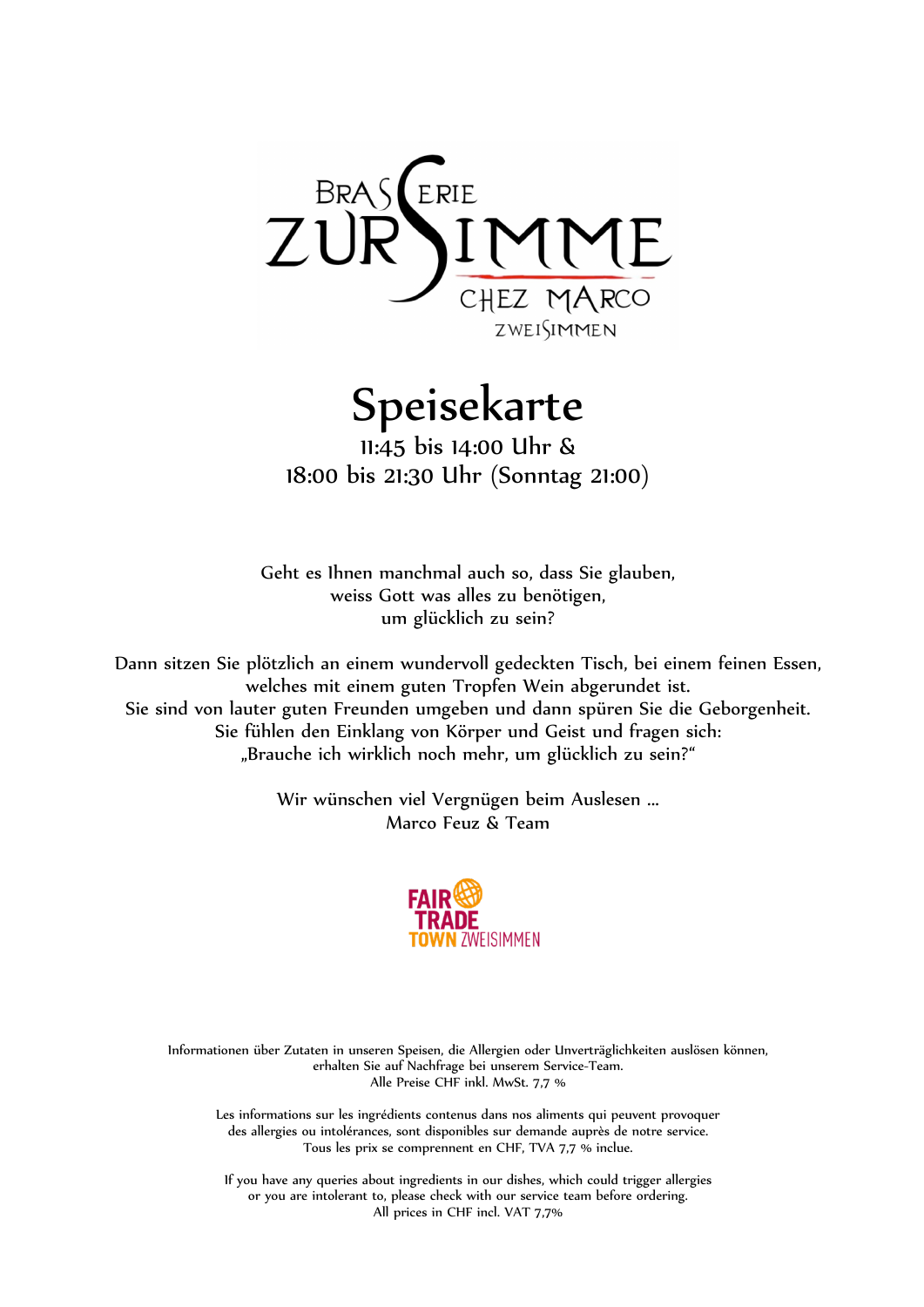## Etwas «Gluschtiges» zum Starten

Bunter Blattsalat Salade-feuille aux couleurs de saison Colourful leafy salad CHF 8.50 / 14.00

Gemischte Blattsalate mit Mais und Karotten

Salade-feuille avec du maïs et des carottes Mixed salad with sweetcorn and carrots CHF 11.00 / 17.50

> Tagessuppe Potage du jour Soup of the day CHF 9.00

Asiatisch gewürztes Rindstatar mit hausgemachter Sesam-Mayonnaise, Wachtelspiegelei und eingelegtem Ingwer Tartare de bœuf épicé à l'asiatique avec mayonnaise au sésame maison, oeufs de caille et gingembre mariné Asian spiced Steak tartare with homemade sesame mayonnaise, quail fried egg an pickled ginger CHF 24.00 / 35.00

Lauwarmer Tomme de Rougemont mit Patatli und Kräuteröl (*fleischlos*)

Tomme de Rougemont tiède (fromage) avec pommes de terre et huile aux herbes (sans viande) Lukewarm Tomme de Rougemont (cheese) with potatoes and herb oil (meatless) CHF 26.00

> "Tages-Pasta Unsere Mitarbeitenden informieren Sie gerne. "Pasta du jour" Renseignez-vous auprès de notre service. Prix selon les frais Pasta of the day - ask our staff. Price according to costs. Tagespreis CHF 22.00 – 29.00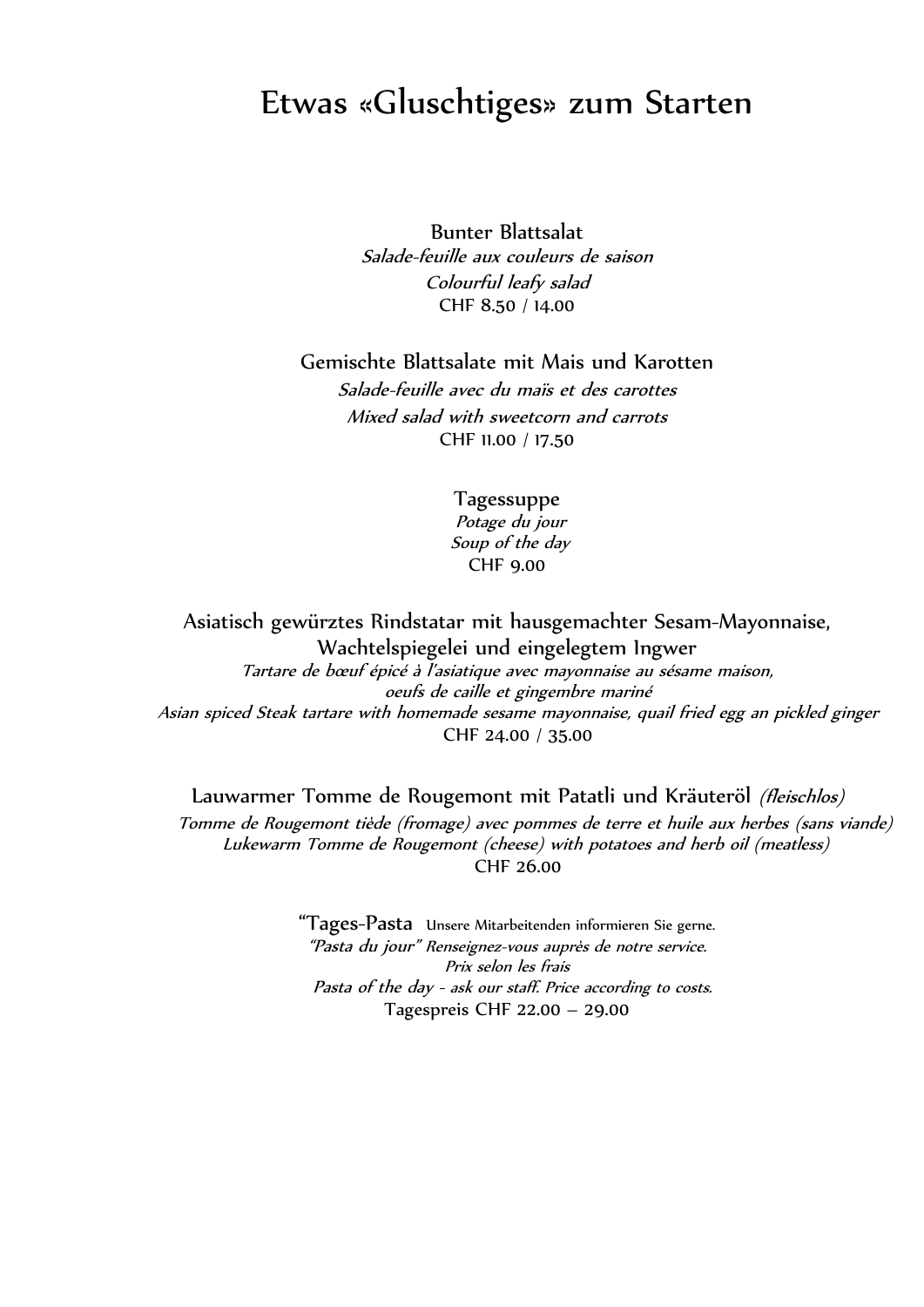## Sommergerichte

«Sommer-Salat» mit feinen Fenchelstreifen, Granatapfelkernen,

gerösteten Pinienkernen und gebratenen Riesencrevetten Salade d'été avec fines lamelles de fenouil, graines de grenade, pignons de pin grilles et crevettes géantes grillées Summer salad with fine strips of fennel, pomegranate seeds, roasted pine nuts and fried giant prawns

CHF 22.00 / 29.00

Flank Steak (Special Cut) 180 g auf Ochsenherztomaten-Carpaccio an Oliven-Vinaigrette und Rucola-Salat

Flank Steak (Special Cut) 180 g sur carpaccio de tomates cœur de bœuf à la vinaigrette aux olives et salade de roquette Flank Steak (Special Cut) 180 g on ox heart tomato carpaccio with olive vinaigrette and rocket salad CHF 33.00

### Sommer-Schmaus-Menu

Sommer-Gazpacho mit Lenker Rohschinken Gazpacho d'été avec du jambon cru de Lenk Summer gazpacho with raw ham from Lenk CHF 16.00

\*\*\*

«Marco`s Signature Dish» Alpschwein-Saltimbocca auf Acquerello-Weissweinrisotto

mit geschmorten bunten Cherrytomaten, Basilikum-Pesto und Jus Saltimbocca de porc d'alpage sur risotto Acquerello au vin blanc avec tomates cerises multicolores braisées, pesto de basilic et jus de cuisson Alpine pork saltimbocca on Acquerello white wine risotto with braised colourful cherry tomatoes, basil pesto and jus CHF 38.00

\*\*\*

Mini Dessert nach Wahl: Tobleronemousse, Sorbet oder «Mille-Feuilles» mit Sommerbeeren und Sauerrahmeis 1 Dessert mini à choix: Mousse de chocolat Toblerone, sorbet

ou Mille-feuilles" aux baies d'été et glace à la crème acidulée 1 mini dessert of your choice: Homemade Toblerone mousse, sorbet or Mille-Feuilles" with summer berries and sour cream ice cream

Sommer-Schmaus-Menu pro Person CHF 61.00 / ohne Dessert CHF 54.00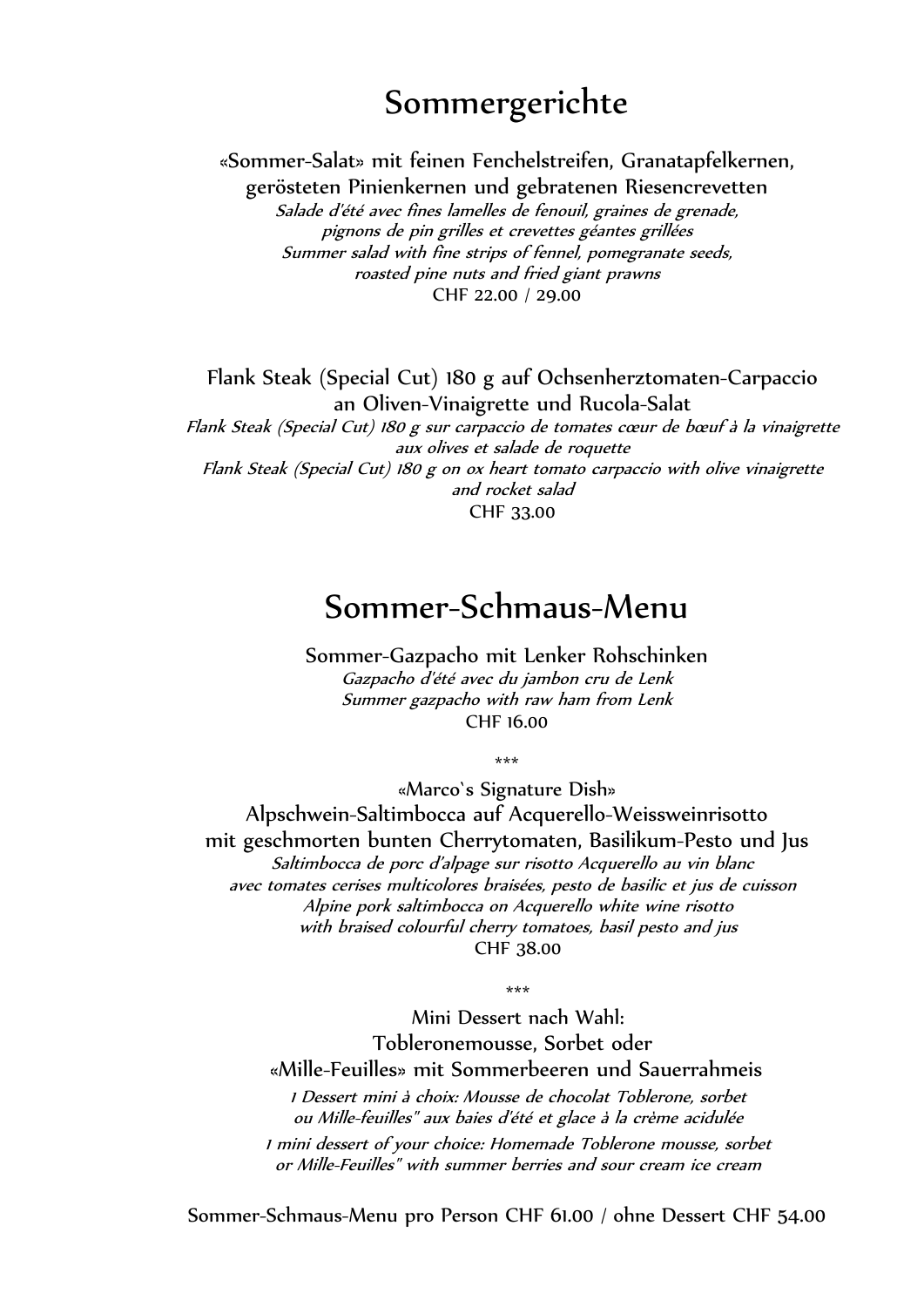# Unsere Klassiker

Suure Mocke vom Rind mit Rotwein-Sauerrahmsauce mit geschmorten bunten Cherrytomaten und Kräuter-Kartoffelpüree Boeuf braisé à la sauce au vin rouge, tomates cerises multicolores braisées et purée de pommes de terre aux herbes

Marinated and braised beef with a red wine-sour cream sauce, braised colourful cherry tomatoes and mashed herb potatoes CHF 33.00

Doppeltes Dry Aged Simmentaler Rindsentrecôte mit hausgemachter Wildkräuterbutter, gebratenen Patatli, Gemüse vom Markt und Balsamico-Jus Entrecôte de bœuf du Simmental double façon «dry aged», beurre aux herbes sauvages fait maison, pommes de terre rôties, légumes du marché et jus balsamique Double entrecôte dry aged (club steak) from the Simmental, homemade wild herb butter, roasted potatoes, market vegetables and balsamic jus 160 g CHF 44.00 / 200 g CHF 54.00

Paniertes Schweinsschnitzel

mit hausgemachten Country Cuts und Gemüse vom Markt Escalope de porc panée, pommes de terre « country cuts » et légumes du marché Breaded pork escalope with homemade country cut potatoes and market vegetables CHF 29.00

Marco`s Hackbraten mit Pflaumen gefüllt, Tomaten-Bratenjus und kleine Kartoffel-Rüebli-Rösti Rôti de viande hachée farci aux prunes, jus de rôti à la tomate et petit «Rösti» de pommes de terre et de carottes Marco`s Meatloaf stuffed with plums, tomato-meat jus and small potato and carrot «Rösti» CHF 31.00

Fisch nach Tageseinkauf auf Fregola Sarda mit Granatapfel-Honig-Limetten-Buttersauce Poisson du jour selon arrivage. fregola sarda et sauce au beurre de grenade, miel et citron vert Fish of the day, fregola sarda and pomegranate-honey-lime butter sauce CHF 43.00

Fleischherkunft: Sofern nichts anderes vermerkt ist, verwenden wir nur Schweizer Fleisch Déclaration origine de la viande: Sauf indication contraire, nous utilisons uniquement de la viande suisse. Origin of meat: Unless stated otherwise, we only serve Swiss meat.

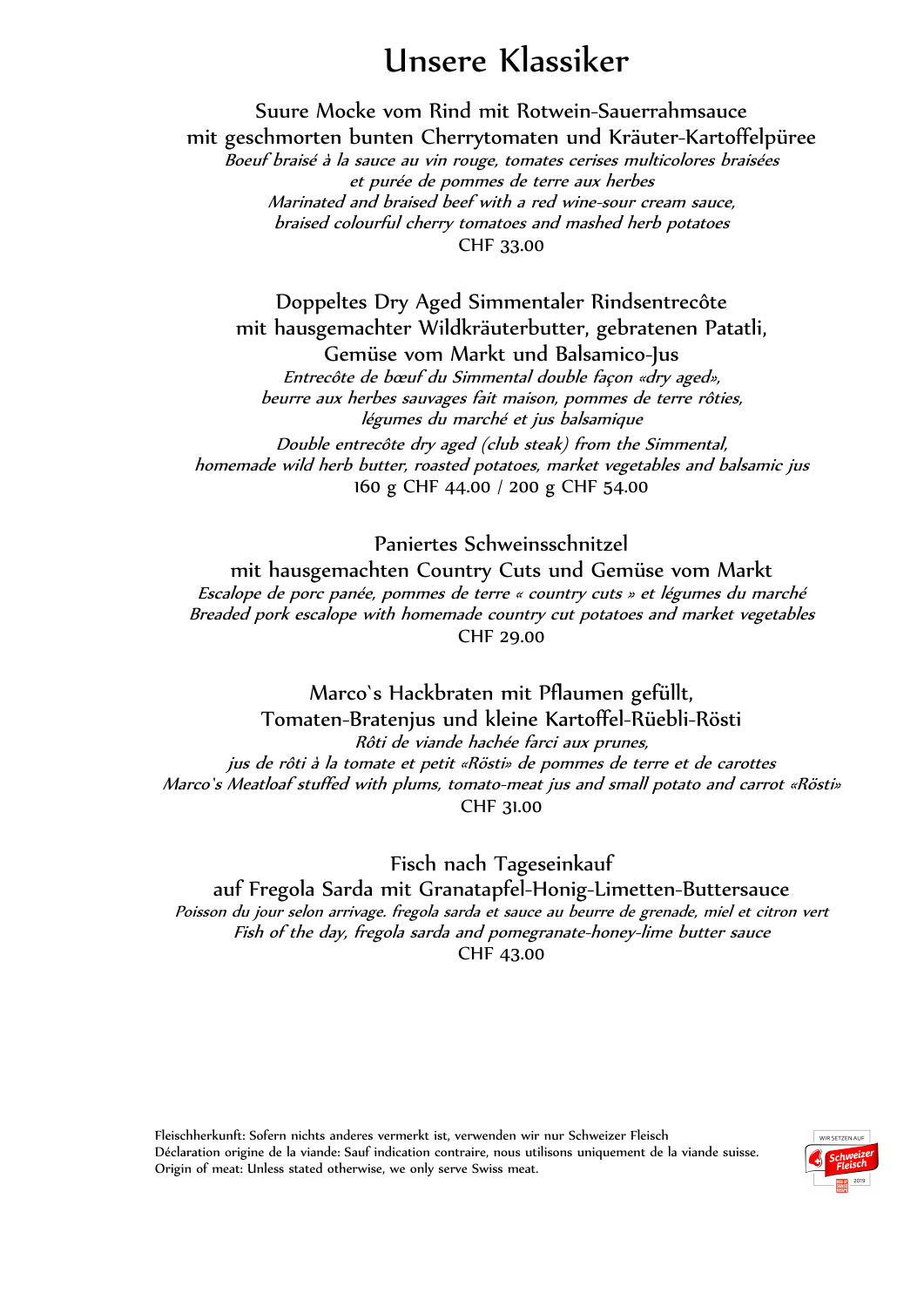#### Dessert

Frischer hausgemachter Früchtekuchen (es het solang's het) Gâteau fait maison aux fruits frais (selon disponibilité) Fresh homemade fruit tart (limited availability) CHF 7.00 / ... mit Rahm CHF 8.50

Greyerzer Meringue mit Doppelrahm

CHF 9.00 / ... mit Vanilles-Eis CHF 12.50 Meringue de Gruyère avec double-crème CHF 9.00 … avec glace vanille CHF 12.50 Greyerz Meringue with double cream CHF 9.00 … with vanilla ice cream CHF 12.50

Hausgemachtes Tobleronemousse mit Double Crème Meringues-Eis Mousse de chocolat Toblerone fait maison avec glace double-crème-meringues

Homemade Toblerone mousse with double cream-meringue ice cream CHF 14.00

#### Als mini Dessert: Tobleronemousse

Mini dessert: Mousse de chocolat Toblerone As a mini dessert: Homemade Toblerone mousse CHF 9.00

Mille-Feuilles» mit Sommerbeeren und Sauerrahmeis Mille-feuilles" aux baies d'été et glace à la crème acidulée Mille-Feuilles" with summer berries and sour cream ice cream CHF 14.00

Eiskaffee zur Simme Latte Macchiato-Eis und Arran Gold - Single Malt Whisky Cream (leicht alkoholhaltige Rahmglace) Café glacé « zur Simme » glace latte macchiato avec or arran glace à la crème single malt whisky (contient de l'alcool) Simme Iced Coffee Latte Macchiato ice cream and Arran Gold Single Malt Whisky Cream (slightly alcoholic ice cream) CHF 9.50/ CHF 13.00

Brasserie "Sommer-Träumli" Double Crème Meringues-Eis mit Sommerbeeren und frischer Erdbeersauce Petit rêve « Brasserie » Glace crème-double-meringues avec baies d'été et coulis de fraises fraîches Little dream « Brasserie » Double cream-meringue ice cream with summer berries and fresh strawberry sauce CHF 9.50 / CHF 13.00

Sorbet (nach Saison) mit Italienischem Schaumwein Sorbet (de saison) avec vin mousseux Italie / Sorbet (seasonal) with Italian sparkling wine CHF 10.00 / CHF 14.00

Eine schöne Auswahl von Käsen aus der Region Magnifique variation de fromages de la région / Wide selection of cheese from the region CHF 18.00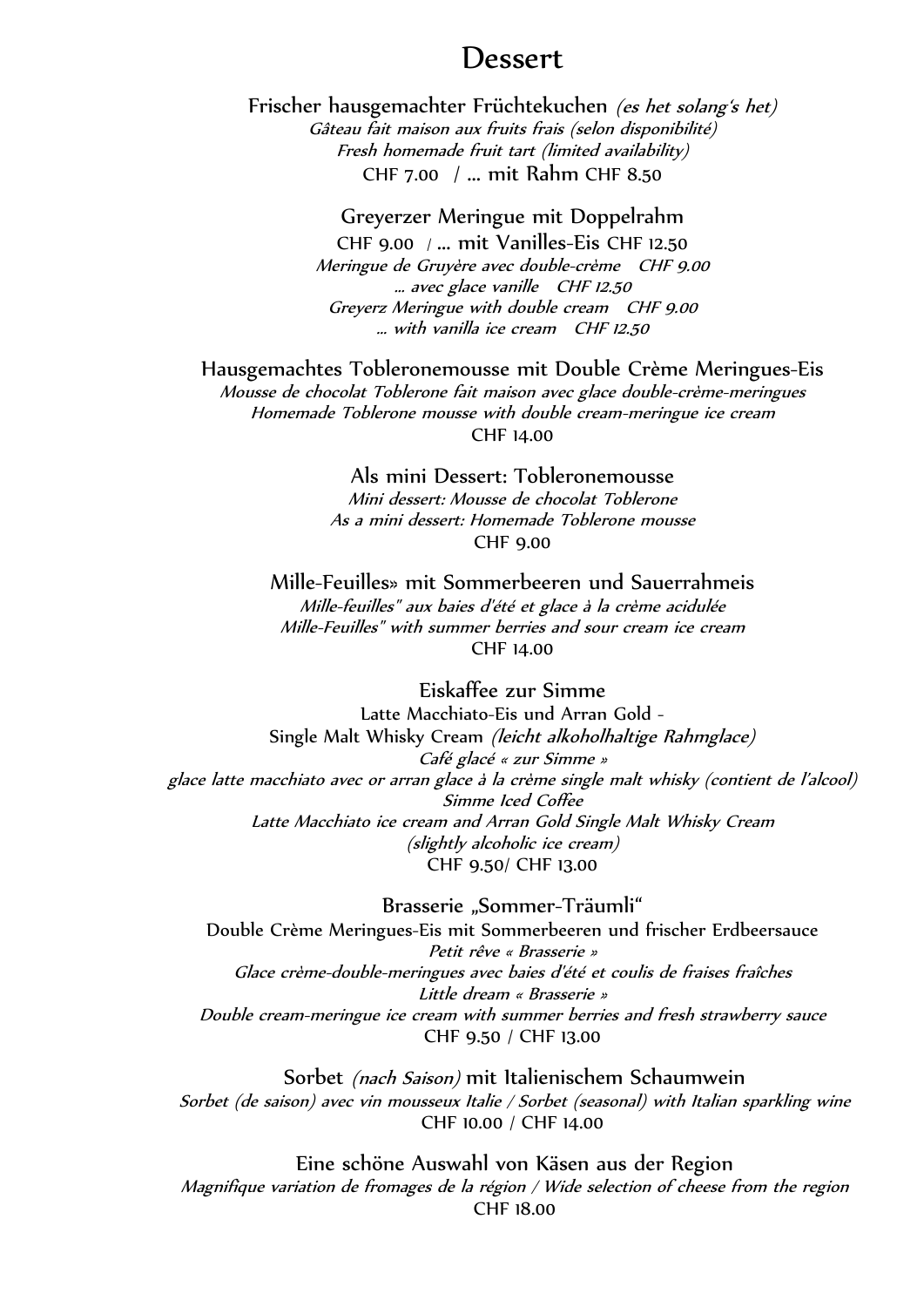## Ihre persönliche Glacé-Coupe aus der Region

Was gesund ist kann auch hervorragend schmecken: Ruci Swiss Ice Cream wird ausschliesslich aus hochwertigen Zutaten von lokalen Lieferanten hergestellt. Für die Produktion werden frische Bergmilch aus dem Saanenland sowie natürliche Aromen und Zutaten verwendet – ganz nach dem Motto «Geschmackvoll, Gesund & Lokal» Übrigens: Ruci heisst auf Sanskrit «Köstlicher Geschmack»



### Aromen

Latte Macchiato, Double Crème Meringues, Haselnuss, Erdbeeren, Arran Gold Single Malt Whisky Cream (leicht alkoholhaltige Rahmglace), Vanille, Chocolate

Arômes

Latte macchiato, crème-double-meringues, noisettes, fraises, or d'arran single malt whisky cream (contient de l'alcool), vanille, chocolat

Flavours

Latte Macchiato, Double cream-meringue, Hazelnut, Strawberry, Arran Gold Single Malt Whisky Cream (slightly alcoholic), Vanilla, Chocolate

> pro Kugel Eis par boule de glace per scoop of ice cream CHF 3.80

#### Portion Rahm

Portion de crème Portion whipped cream CHF 1.50